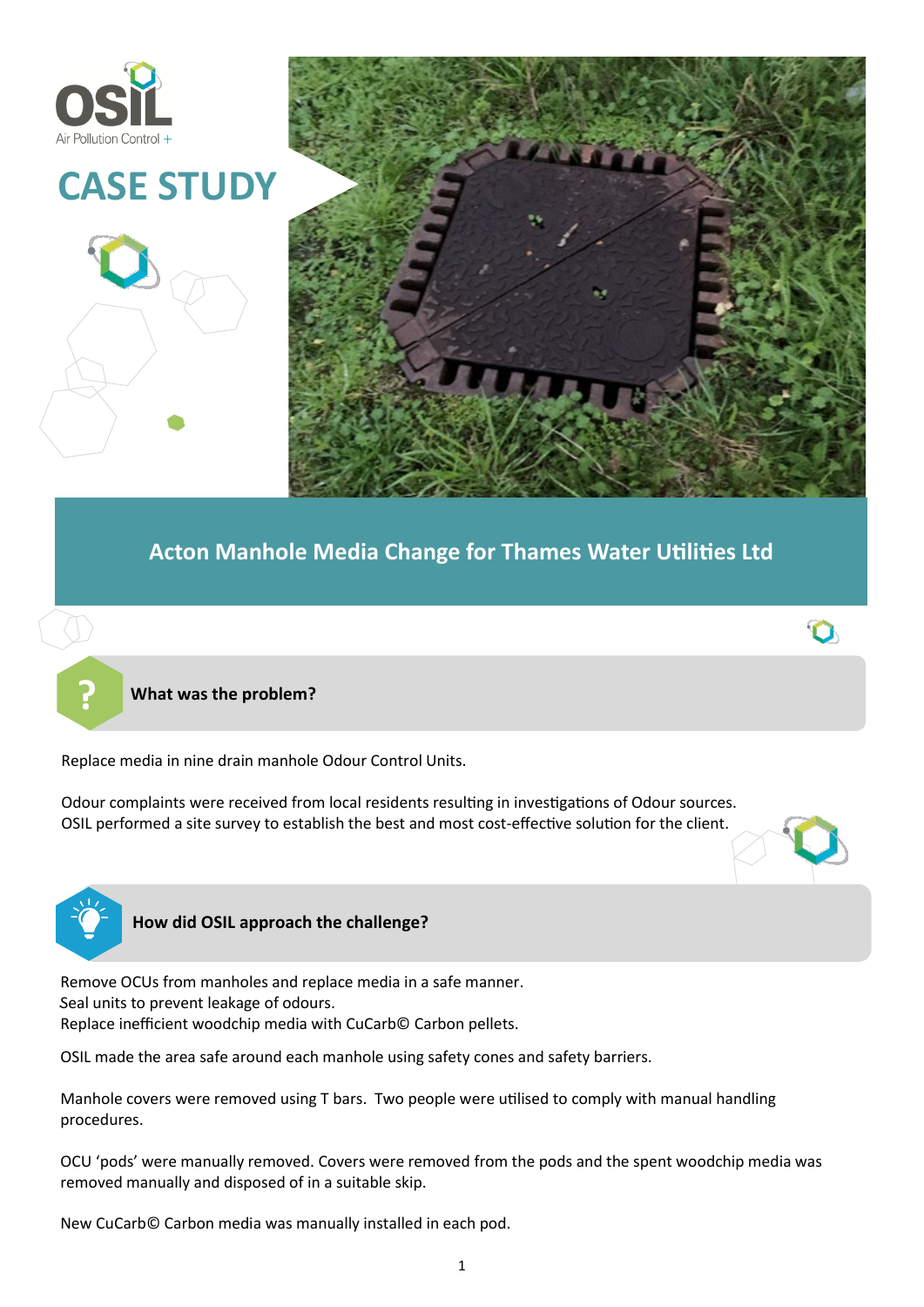Covers were replaced and the units were carefully lowered into position in each manhole.

Gaps around the units and the manhole were sealed with expanding foam.



Manhole covers were replaced.

Two of the manhole covers that were positioned on the road onsite were too firmly fixed to be lifted manually as traffic had caused them to be tightly wedged in the manhole. In these cases, OSIL gained permission to use a telehandler and driver that were onsite to help with the lifting procedure.



## **How did the Client win?**

CuCarb© Carbon media is a much more efficient and proven media for the removal of odours emitted from the drains.

All OCUs are now sealed in the manholes to reduce the possibility of escaping odours to atmosphere. At the next media change, media can be recycled, providing a more environmentally friendly solution.



Installation Photographs:





**Before** After